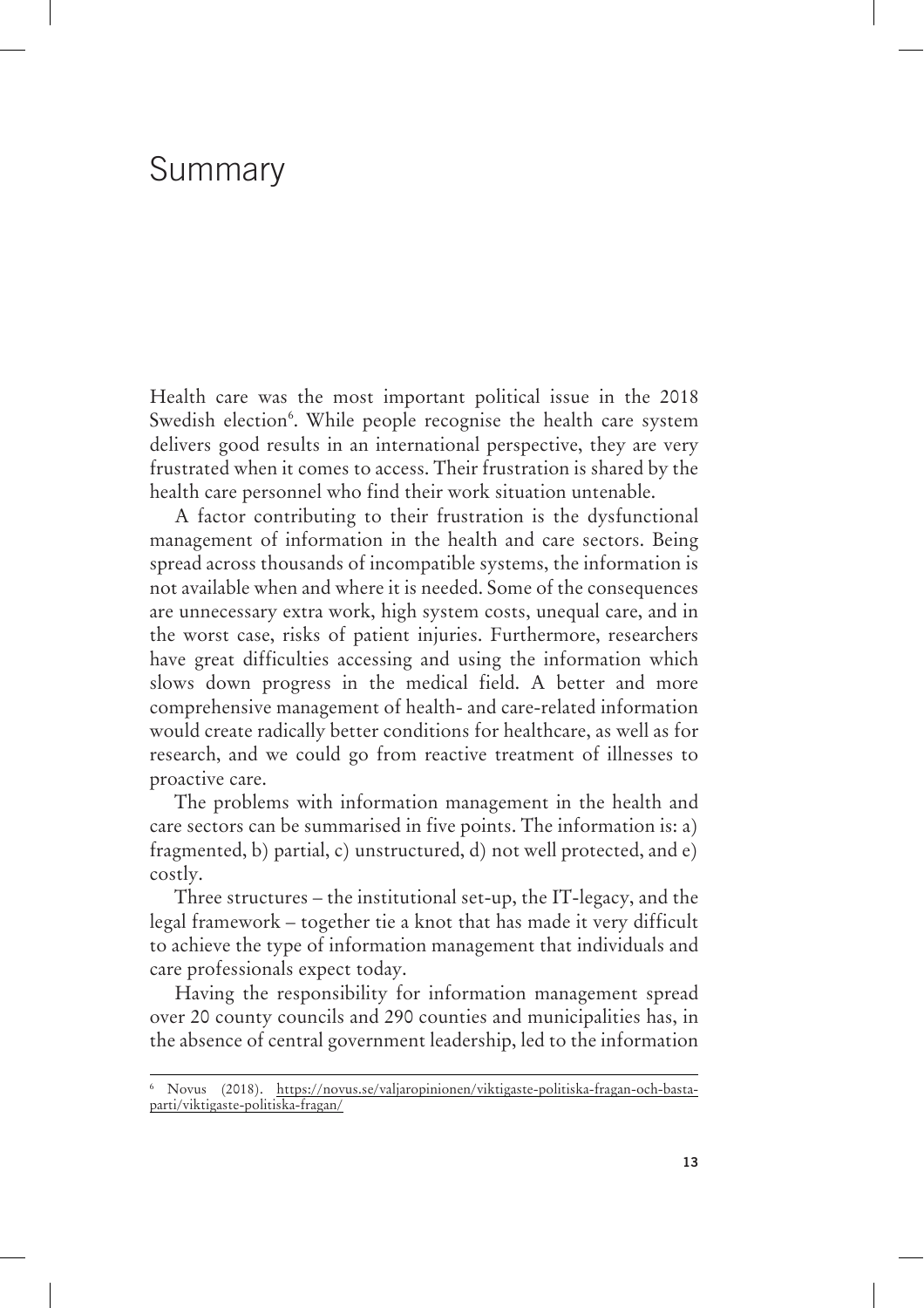being spread and locked up in thousands of IT silos. And, the attempts at co-ordination under the stewardship of the Swedish Association of Local Authorities and Regions (SKL) have had very limited impact. When push comes shove, the different county councils have chosen to go their own way or, at best, to collaborate with a few other county councils, efforts that, however, often have come to naught.

Coordinated information sharing between counties has never really been on the agenda.

The legislation regulating the processing of personal data is also spread between a number of silos. One of the reasons is the presumption upon which the legislation is founded: that it is institutional actors that generate and store information about individuals. As a consequence, every time a new agency or function is created, legislation governing their operations must include paragraphs on the processing of personal data. Just with the realm of the Ministry for Social Affairs there are 47 laws and regulations that include paragraphs on the matter.

A clear trend around the world is creating personal health accounts to solve similar problems. The US, Estonia, Finland, and Australia are some countries that have done this or are in the process of doing so. Through these accounts, individuals have access to certain information generated about them in and by the health care system. And, in certain cases, these accounts include facilities to combine this information with own-generated data.

This report addresses three questions:

- 1. How do we manage information management in the health and care sectors so that all data that is relevant in a care and research perspective is available in generic, structured format when and where it is need?
- 2. What problems and opportunities do the General Data Protection Regulation (GDPR), and the Swedish national legislation adapted to it, create for personal health accounts?
- 3. How should a legal framework for person-centred storage be designed?

The Swedish Government and the Swedish Association of Local Authorities and Regions (SKL) have formulated a vision that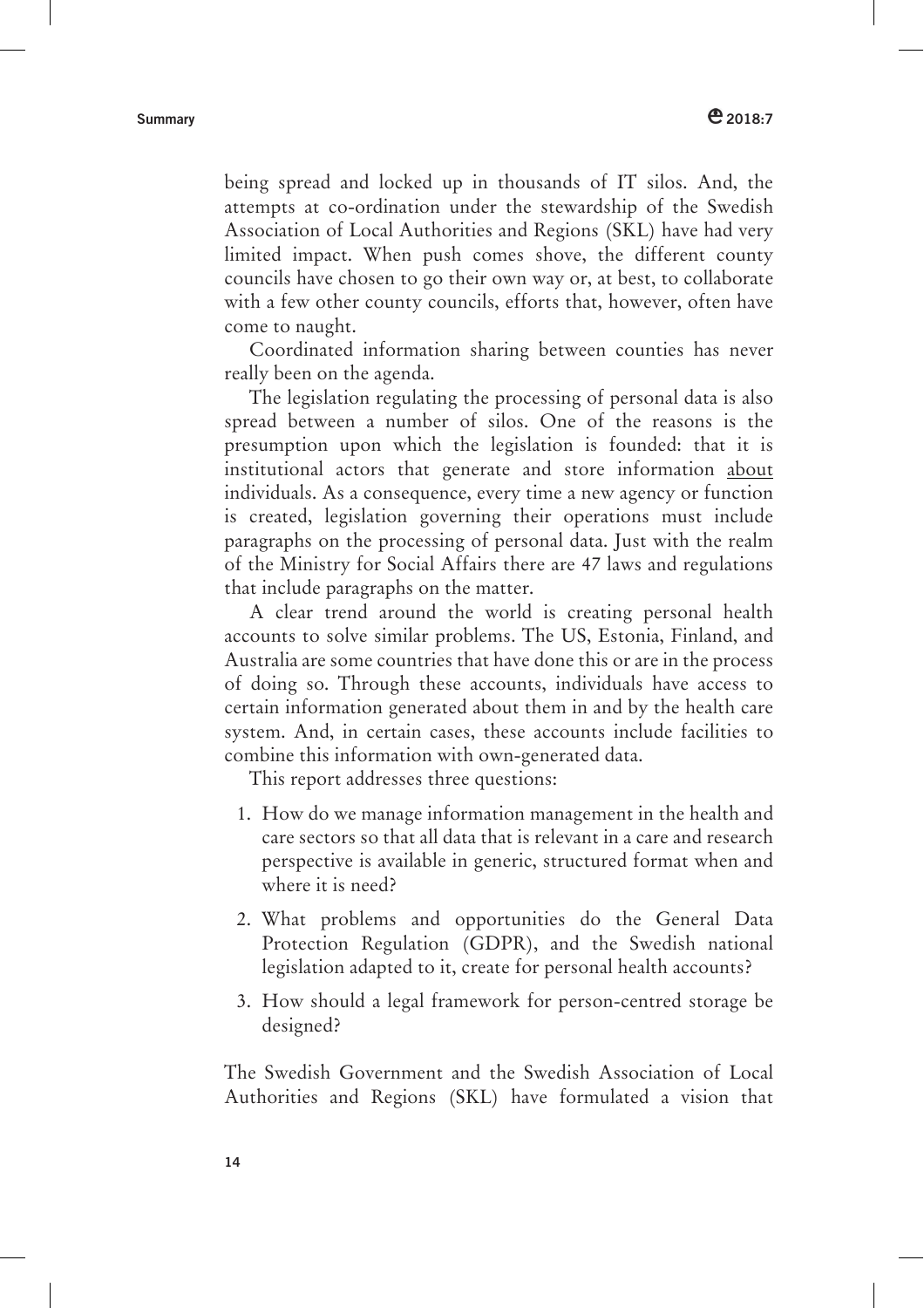### **2018:7 Summary**

Sweden, in 2025, shall be ranked first in the world in using the possibilities opened up by digitalisation and e-health – so as to achieve good and equal health and social care.

The starting point for this report is that a precondition for this to be achieved is that the information is: a) directly accessible, b) comprehensive, c) traceable, d) structured according to the same principle, and that the processing of it is: e) secure, f) compatible with the GDPR and Swedish law, and cost-effective.

The report argues that this, in practice, requires that the information is stored in personal health account rather than as today in institution-centred systems alone. The linchpin in the more advanced type of personal health accounts that is advocated here is that all relevant health and care information – not just excerpts of it – is stored in and accessed from one common, person-centred, distributed service held together by one semantic principle and one way of storing the information.

The potential benefits to society of such health accounts are likely to be very large.

By better access to logically unified, complete information for anyone needing it in their day-to-day clinical work, the quality of healthcare could be improved, and the problem of care-induced complications and injuries reduced. The personal integrity of patients could be better protected than in the present patchwork of systems. The possibilities of monitoring and evaluating healthcare and social care services could increase and thereby improve the possibility of proactively spreading best practice and achieving more equal care. The costs of IT-systems in healthcare and social care could be drastically reduced when all systems interact with the same information platform. Small IT start-ups could compete with the big dominant suppliers by developing innovative, bespoke solutions for different actors in the health, healthcare and social care sectors. And, research institutions would have access to a rich source of anonymised information.

Besides a technical solution, person-centred storage also requires a legal framework, which is the focus of this report.

A thorough review of the General Data Protection Regulation (GDPR) in this report leads me to the conclusion that it creates the necessary legal conditions for person-centred storage.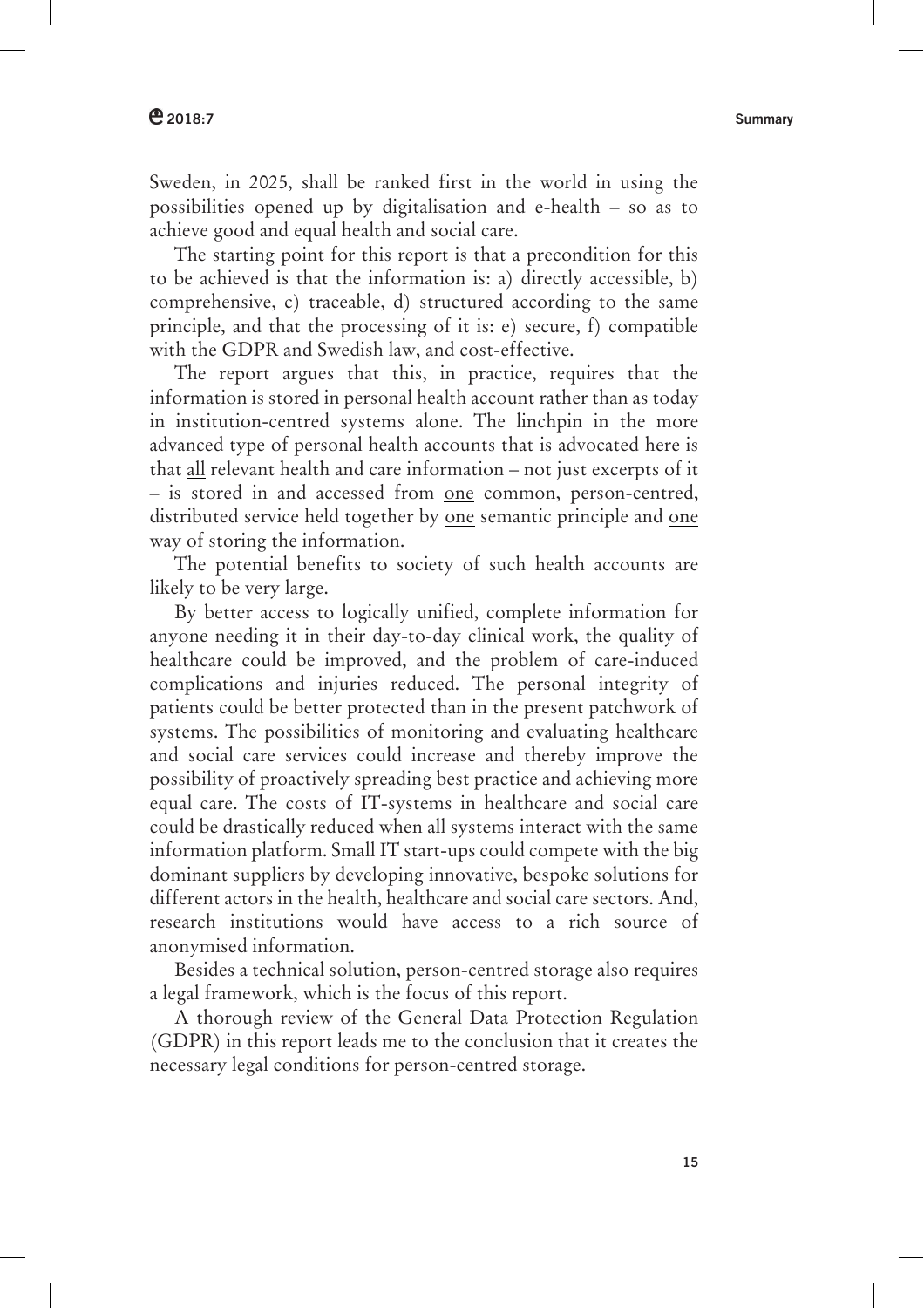What opens up for storage is article 15 in the GDPR regarding "*Right of access by the data subject*". Unless explicit restrictions in Union or national law prohibit it, the article gives the individual the right to request and receive all information that concerns him or her.

A corresponding review of the Swedish legislation that has been adapted to GDPR comes to the same conclusion: it makes possible person-centred storage.

While the GDPR creates the necessary legal conditions for person-centred information storage, it needs to be supplemented – in Union or Swedish law – by a person-centred equivalent of the Swedish Data Protection Law. The fundamental premise of such a law should be that an individual has full control of his or her personal data – unless that control is explicitly restricted in another Union or Swedish law.

The law must be concrete and in detail regulate the rights and obligations of all actors in relation to the information in the accounts. And it must be possible to technically implement in the platform. This can be done by structuring the legal framework in seven dimensions: a) purpose, b) legal basis, c) type of processing, d) type of data, e) user role, f) individual, and g) time.

The specific rights and obligations would be defined in the intersections of these dimensions. The rights and obligations should either be specified in law, in agreements between two or several parties, or unilaterally by the concerned individual or the institutional actor. In the law or in a regulation it should be specified who "owns" the rights and obligations in the relevant intersections.

The implementation of personal health accounts will have to be done in steps. In a pilot, individuals should be offered the possibility to freely use the facility to fill it with data by requesting that information that has been generated about them by health and care providers be continuously transferred to his or her account in the storage facility.

After rigorous testing, it should, however, become compulsory for all care providers to directly store all person-related information in the personal health accounts. The text in the Swedish Health Data Act (Chapter 3 § 1) presently stipulating that "*When caring for patients, a patient journal shall be kept*" should then be replaced by: "*All patient-related information shall be stored in a structured format in the patient's personal health account*".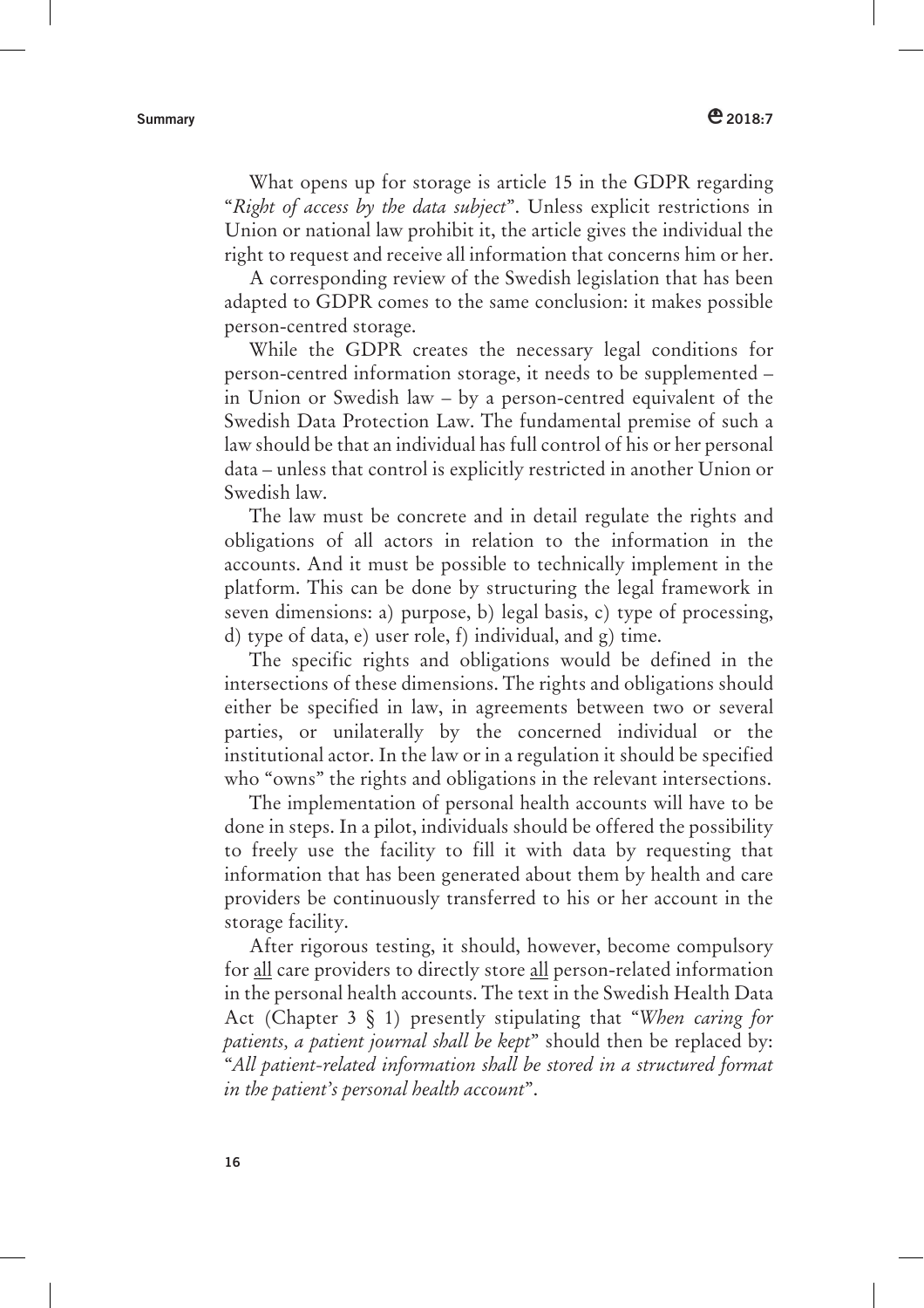## **2018:7 Summary**

It should, furthermore, be stipulated in law that the individual shall have the right to store, via apps or other equipment, owngenerated health- and care-related information and to fetch and store in the personal account any other information that may be relevant from a health perspective – such as his or her own genome and socio-economic and environmental information. This information the individual would have full control over including to be able to share it with whomever he or she would want to, including health and social care providers and researchers, on conditions that he or she would stipulate.

A storage facility for personal health accounts should be looked upon as societal infrastructure in the same way as roads, railroad, the electricity grid, and broadband. It thus behoves Central Government to finance the building of this infrastructure.

This can be done in different ways, for example:

- 1. The Swedish eHealth Agency is given budgetary funds and the authority to commit funds for conducting an "innovation procurement process" forming, for example, a partnership with the independent, government research institute RISE7 . The advantage of the innovation procurement modality is that it can be used to develop things or services that don't exist but that meet obvious needs. Furthermore, funds can be made available in batches against delivery of clearly specified benchmarks.
- 2. The Government makes earmarked budgetary funds available to Sweden's Innovation Agency (Vinnova) to finance the development of the platform. In this case the resources can also be made available against specified deliverables.
- 3. The Government makes earmarked funds available to the newly formed Digitalization Agency in order to finance the development the platform as part of a broad programme to digitalize public services.

Central Government or any other politically run institution should, however, not run the platform. Neither should it be run by a commercial actor. Even if it is possible to design the platform so that the information is not accessible to the body operating it, it is of

 <sup>7</sup> https://www.ri.se/sv